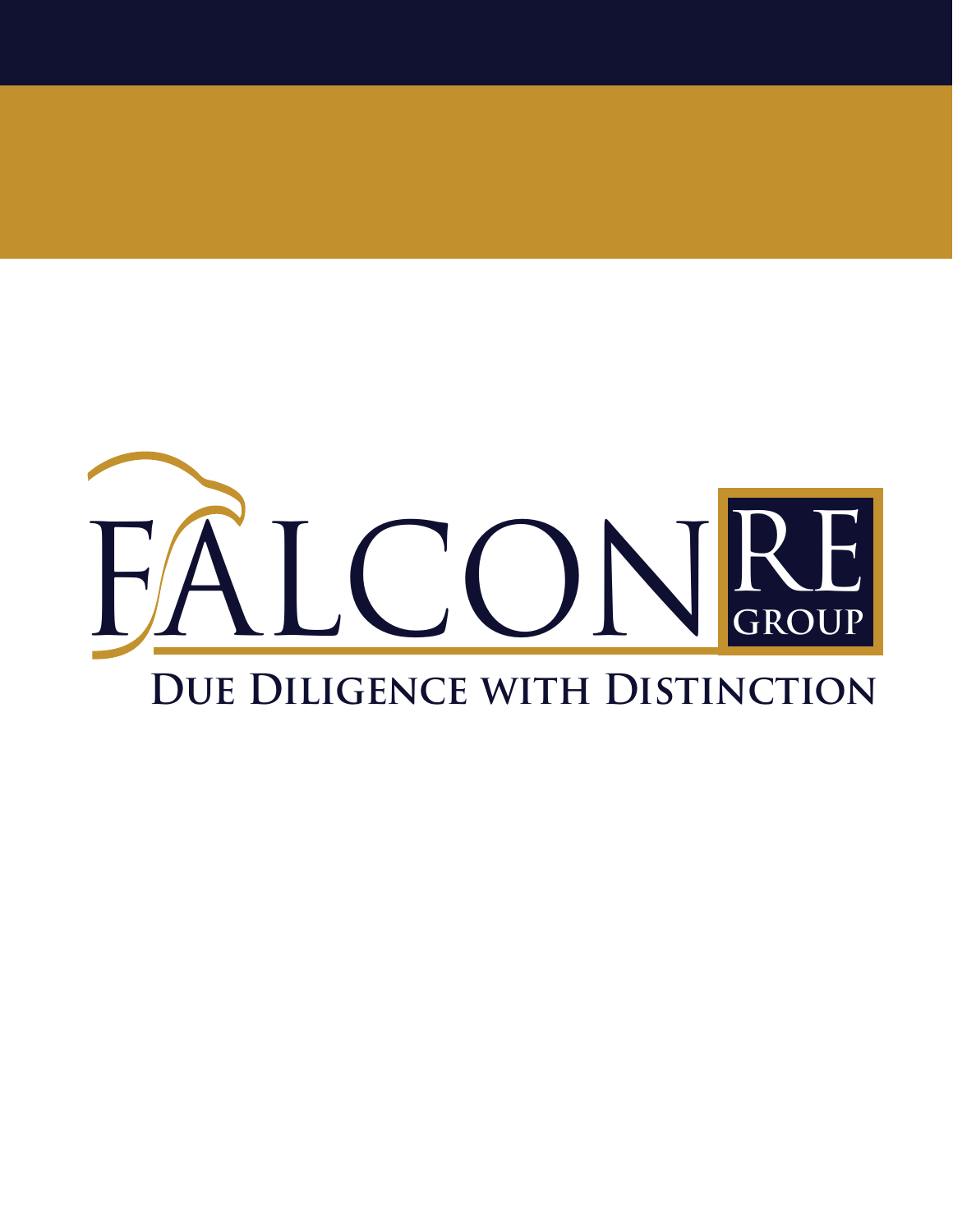

The FalconRE Group is proud to assist, support, and consult with other environmental, engineering, and related real estate service firms.

We assist you with your due diligence needs, whether you already offer due diligence services to your clients, or whether you'd like to in order to support your other service lines, but don't want the capital expense of retaining experienced practitioners.

## Collaboration

The FalconRE Group provides due diligence services to directly support commercial and industrial real estate transactions for purchasers, sellers, investors, developers, operators, lessees, and brokers by identifying potential risks, liabilities, and cost-saving opportunities.

To provide effective, tailor-made, risk assessment and due diligence services, the FalconRE Group collaborates with other firms on an as-needed basis including:

> Engineers Scientists Financial Specialists

Drillers Laboratories **Technicians** 

FalconRE Group believes that the whole is truly greater than the sum of its parts and, by partnering with a strong team of varied practitioners who are each expert in their respective �ields, we can deliver high quality, tailor-made services, on a project-by-project basis.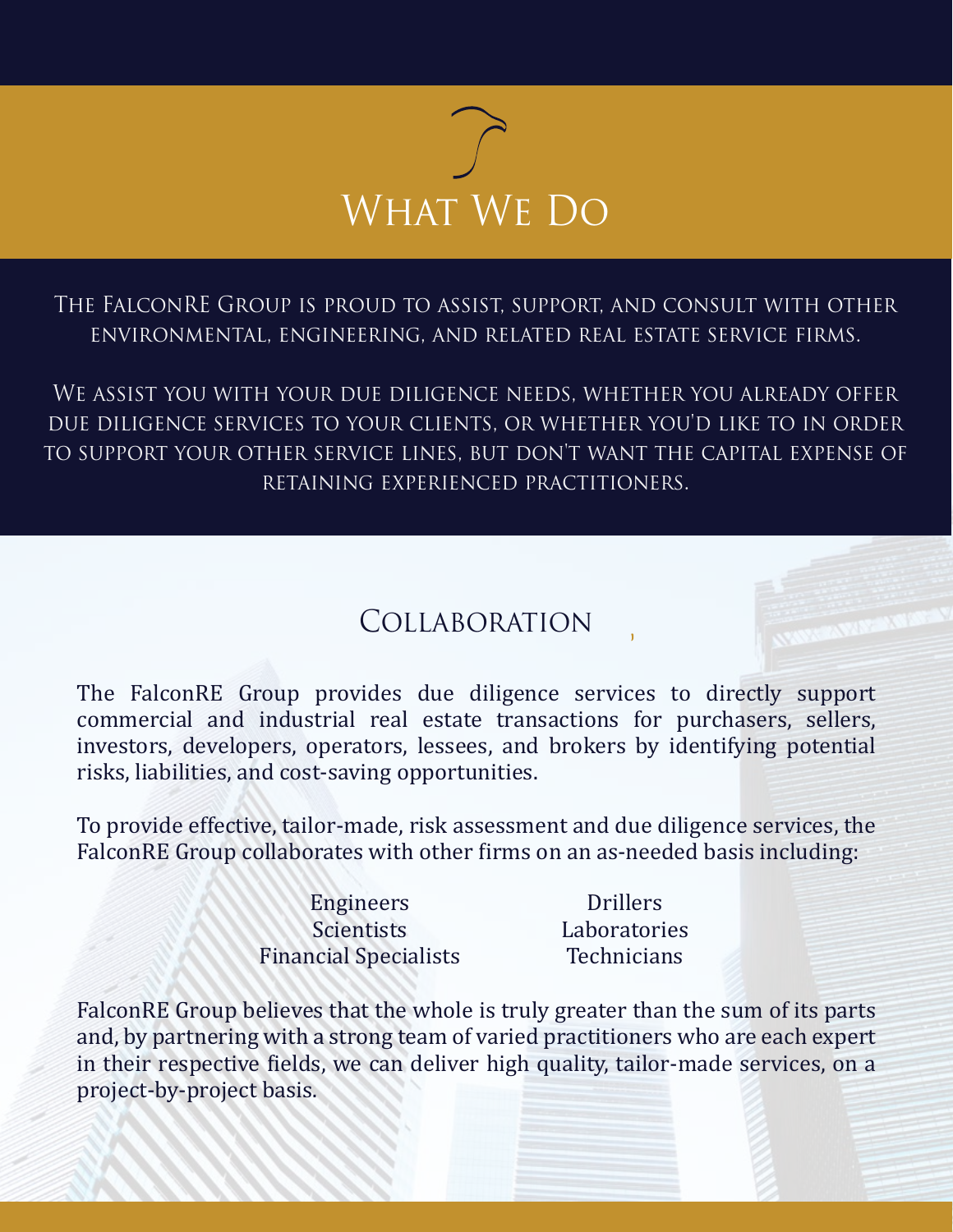## Increase Revenue ~ Reduce Cost and Risk

The FalconRE Group supports and complements your existing service line, and helps your firm realize premium due diligence opportunities and increased revenue, while reducing costs and liability, and bringing extra value to your clients.

The FalconRE Group offers you value by helping you:

**RAPIDLY DIVERSIFY YOUR PRODUCT PIPELINE:** Gain or enhance your capability to capitalize on premium due diligence projects as opportunities arise, with speedy market response times.

**LOWER YOUR COSTS AND YET BE ABLE TO SERVE PRIME MARKETS:** Access specialized expertise on an as-needed basis, rather than investing in the capital costs of a full-time experienced staff dedicated to due diligence projects, and maintain billability for your existing staff.

**EMPLOYEE EDUCATION:** Enhance the flexibility, knowledge-base, and capabilities of your in-house staff through targeted training.

**REDUCE YOUR RISK:** Utilize the knowledge and experience of industry experts, rather than conducting high liability due diligence assessments with non-dedicated and less experienced staff.

**IMPROVE CUSTOMER EXPERIENCE**: Provide your clients with the value of a comprehensive environmental due diligence service line that bolsters your current offerings and strengthens customer loyalty.

**INCREASE EFFICIENCY AND REDUCE HUMAN ERROR**: Ensure your work products are prepared efficiently, effectively and are designed to reduce human error and inconsistencies, as well as reduce preparation and review time.

**Our due diligence support services include but are not limited to:**

- ◆ Business development opportunity identification and revenue maximization;
- **Report and letter reviews and preparation;**
- **Project management assistance;**
- **Client management assistance;**
- **Staff training and classes (accredited and non-accredited courses); and**
- **Due diligence document template reviews and preparation.**